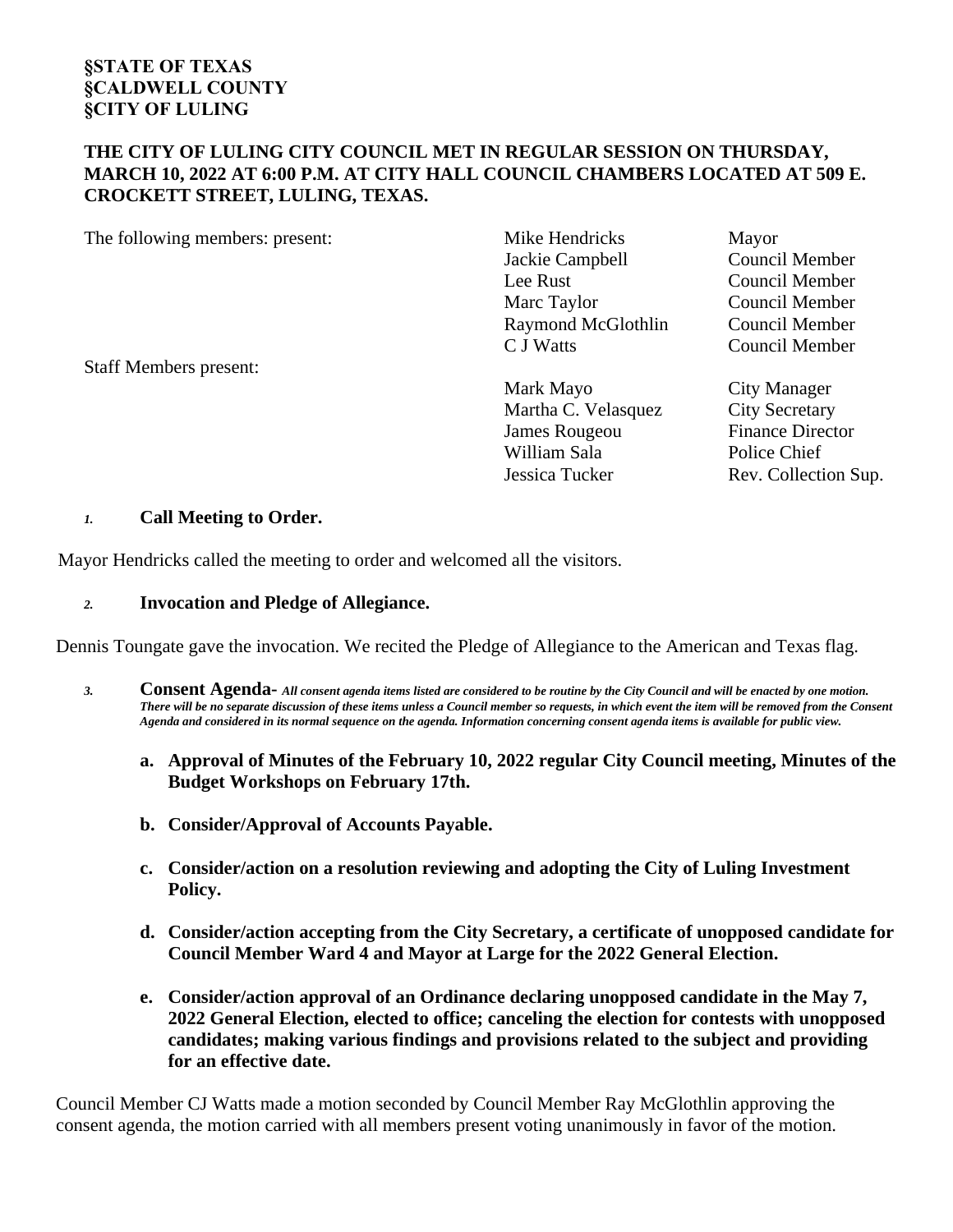### *4.* **Citizen Comment Period with City Council.**

*Any person with business before the City Council may speak to the Council at this time. No formal action can be taken on these items at this meeting. Comments will be limited to three (3) to five (5) minutes per person***.**

There were no comments at this time.

#### *5.* **Presentation from the Luling Watermelon Thump Association regarding downtown closures and festival layout.**

Shelly Moore with the Luling Watermelon Thump Association came before the City Council and stated that everything is pretty much the same from last year. The parade route is the same. The staging route is the same. Downtown closures are the same. The 400 block of E. Davis is in front of the Oil Museum and they are always closed for the festival. They are hoping to bring back the second stage and second beer garden.

Shelly Moore stated that they have spoken with Police Chief Sala and Asst. Police Chief Pehl and have gone over everything and things look well. The Thump Association is proposing to close the 500 block at noon on Friday to set the stage and beer garden. Shelly stated that she has visited with all the operating business about the times they are proposing to close. She stated that all the businesses are happy to be part of the Watermelon Thump and they do not have a problem with being fenced in at noon on Friday with the exception of Dismukes Drug Store. Dismuke's is closed on Saturday and Sunday so we are just looking at Friday afternoon on the closing of the street.

She stated that she spoke with Susan Allen but not with Zac Allen. She stated that they are committed to working with the pharmacy.

There was discussion on closure at noon and fencing in the 500 block because of the pharmacy closure.

Following discussion it was decided that Shelly Moore come back next month after she has spoken to owner of pharmacy. It was decided that this agenda item would be put on April agenda.

Mayor Hendricks asked about the parking of the vendors, he stated that they couldn't park trailers in front of the city market parking lot.

# *6.* **Presentation of Municipal Court Certification – Level II to Eva Angeles.**

Laundra Solinzy, President of the Texas Clerks Association, and Judge Bonnie Townsend presented Eva Angeles her Level II Court Certification. She also thanked the Council for the support that they give Eva so that she may continue her education.

#### *7.* **Consider/action reviewing and setting Library hours.**

Librarian, Mona Harmon stated that before the pandemic the library was open on Tuesday and Thursday's from 12-8 and now they only open from 12-6, and they would like to continue that because no one comes in after 6. She stated that the City is paying someone to be at the Library for 3 hours and there are some Saturdays that no one comes in, and some days 2 people. The average amount of customers we get is 3 per month. Mona stated that she has spoken to the ladies and she doesn't see that the Library needs to be open on Saturdays. Mona has made a list of some of the surrounding libraries that are closed on Saturdays and some that are open.

Council Member Jackie Campbell questioned the number of days that the library was open after 5. Council Member CJ Watts stated that she had also looked around to some of the libraries in our surrounding area that are open on Saturdays. Council Member Watts stated that the Library is a service to the Public and it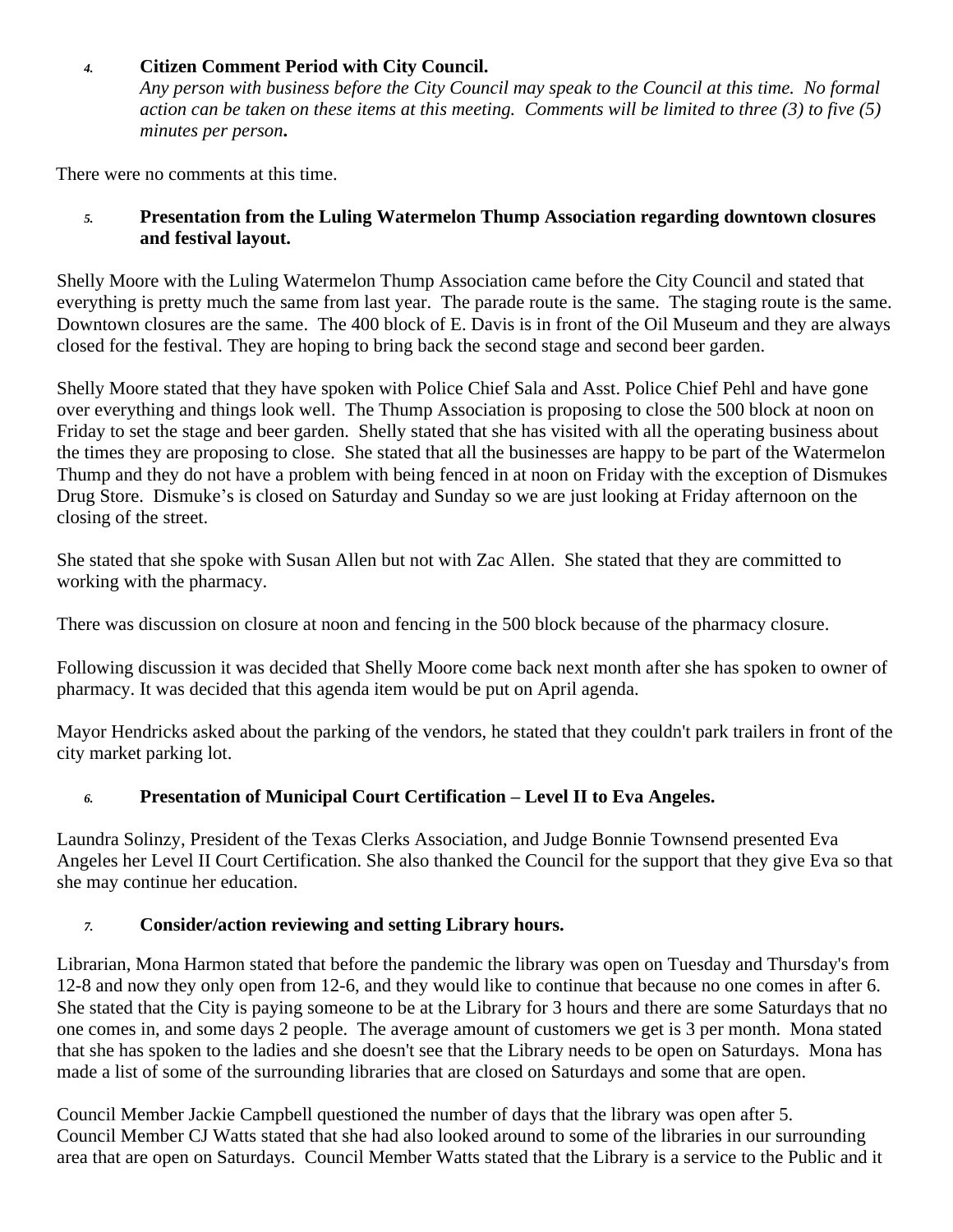should be open in her opinion and there should be more programs. She stated that Lockhart's Library was open on Saturdays until 3 and they were offering programs during Spring Break. Gonzales is open until noon and Seguin is open until 5 on Saturdays and San Marcos is open on Saturdays and Sundays.

Council Member CJ Watts stated that she feels that the library should be open for the working people and she realizes that on Saturdays we may not have a lot of people coming in but this business is no different that any business downtown, you could sit there all day and have one person or no one come in.

Council Member CJ Watts stated that we have citizens that are paying memberships to go to other libraries in other cities and they shouldn't have to be doing that.

CJ stated that the Library and Swimming Pool do not make any money but they are a service to the public.

City Manager, Mark Mayo stated that the City Council sets the hours to the library.

Mayor Hendricks asked how many hours is the library open at this time; it is open 32 hours a week.

City Manager Mark Mayo asked what the Library Board thinks about the hours that the library currently holds open. Mark suggested that Mona being a list of the programs that you have lined up going forward.

Council Member CJ Watts made a motion seconded by Council Member Jackie Campbell to postpone this agenda until next month. The motion carried with all members present voting unanimously in favor of the motion.

### *8.* **Consider/action a Mutual Aid Fire Protection Agreement between the City of Luling Fire Department and Mid-County Fire/Release.**

Fire Chief, Tom Harmon, stated that this is a different Mutual Aid Fire Protection Agreement this one pertains to structural fire and it is automatic aid and it cuts down the call to request, this is automatic. If we had a structure fire or vice a versa they would automatically come or we would go.

Council Member Jackie Campbell made a motion seconded by Council Member Lee Rust approving a Mutual Aid Fire Protection Agreement between the City of Luling Fire Department and Mid-County Fire/Release. The motion carried with all members present voting unanimously in favor of the motion.

### *9.* **Consider/action an ordinance adopting a budget for the ensuing fiscal year beginning April 1, 2022 and ending March 31, 2023 in accordance with the Charter of the City of Luling, Texas and repealing all ordinances or parts thereof in conflict herewith.**

City Manager, Mark Mayo, stated that he would like to state that the reason this agenda item was placed on this month's agenda is that we needed to get the agenda out and the budget needs to be approved before April 1<sup>st</sup> (start of next fiscal year) and we did not have another date set to approve the agenda so this was placed in March's agenda.

Council Member CJ Watts made a motion seconded by Council Member Marc Taylor to postpone this agenda item until March 23, 2022 at 3:00 pm. The motion carried with all members present voting unanimously in favor of the motion.

# *10.* **Consider/action an Ordinance on Policies and Procedures for City Meetings.**

City Manager, Mark Mayo, stated that the City Charter does not have a complete layout the only thing that it says in our Charter is that a special council meeting can be called by two council members. This ordinance does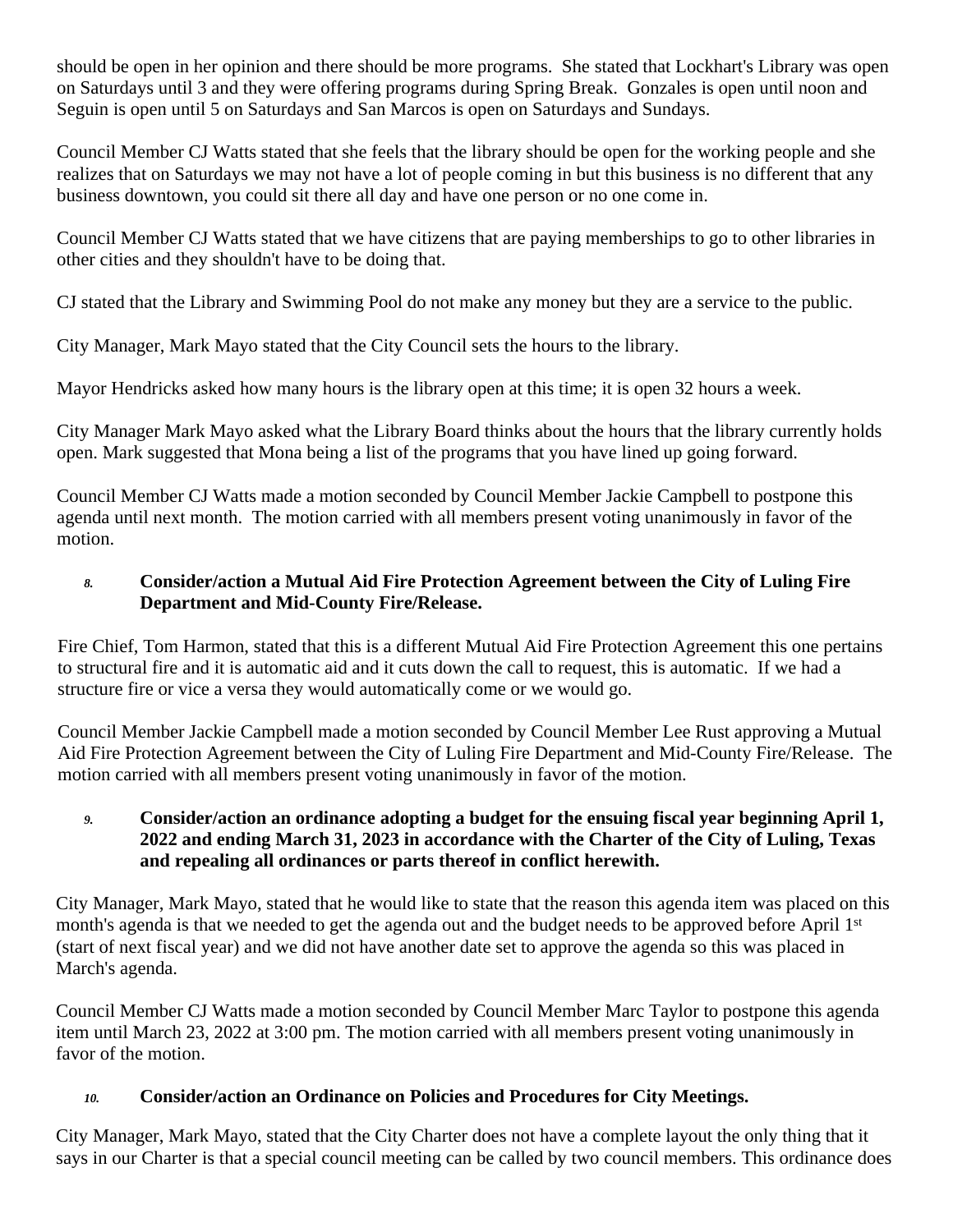not only address how something is put on the agenda but it deals with how the meeting and the procedures go through. Mark stated that he hopes the Council had an opportunity to read it and if anyone had any questions he is more than happy to answer them.

Council Member Lee Rust, stated that he had a comment about what had been proposed, regarding placement of agenda items to be considered by Council. It is recommended to place an item if requested by Mayor, by two council members and the Mayor or three council members. Currently what we have is a Council Member may present an agenda item for consideration to Council. Councilman Rust stated that there is a possibility this new rule could be utilized to severely circumscribe and restrict what matters of public interest come before the Council for consideration.

Mr. Rust said that he researched several attorney general opinions and reached out to TML and was provided an agenda guideline, he stated that this is why he is recommending removing notes 1), 2), and 3 and it be replaced with any member of the City Council or the City Manager may place an item on the agenda. (A compromise.)

City Manager, Mark Mayo, stated that he had our City Attorney look this over and put this together and these are ordinances all over the state. Mark brought up a reference point, (Mark stated he could explain this because has been a council member). Mark stated that a Council member could bring something up to the council with the mayor's approval or if there is an issue with the Mayor in place then 3 council members would be able to bring something to be put on the agenda and it wouldn't be a problem. Mark brought up an issue on last month's agenda where a Council member asked that something be placed on the agenda and Mark told them that this was not something we usually put on our agenda because it was not city business and didn't require official action. Mark stated that he received an answer from TML basically stating that it opened us up by endorsing a business. Mark passed out the email that he received from TML.

Council Member Rust stated that he feels that with this new ordinance they would lose the ability to place something on the agenda at Ward level.

Council Member Ray McGlothlin made a motion seconded by Council Member Jackie Campbell approving the ordinance on Policies and Procedures for City Meetings. The motion carried with all members present voting in favor of the motion with the exception of Council Member Lee Rust who opposed.

*11.* **Consider/action request for proposals for Grant Application and Administrative Services (Grant Management Services and Engineering Services) For City of Luling, Texas – Improvements and Expansion to Industrial Park.**

City Manager, Mark Mayo stated that as we move forward to apply for these grants we still have the diligence that the State requires us to put this out for evaluation and opportunity for every grant writer and engineer to make a presentation and submit to us.

Council Member Jackie Campbell made a motion seconded by Council Member CJ Watts approving request for proposals for Grant Application and Administrative Services (Grant Management Services and Engineering Services) for City of Luling, Texas – Improvements and Expansion to Industrial Park. The motion carried with all members present voting unanimously in favor of the motion.

#### *12.* **Consider/action a Memorandum of Understanding with X-Bow to determine the suitability of the site location.**

City Manager, Mark Mayo, stated that X-Bow is still looking at us and New Mexico to bring their business to us and they want to look at the proposed site location over by the Industrial Park and Airport. Mark said that the map Council has in front of them is a layout and that everything in yellow on the map is the proposed site for X-Bow. Mark stated that this MOU is good until July of this year. The second exhibit (Mark stated the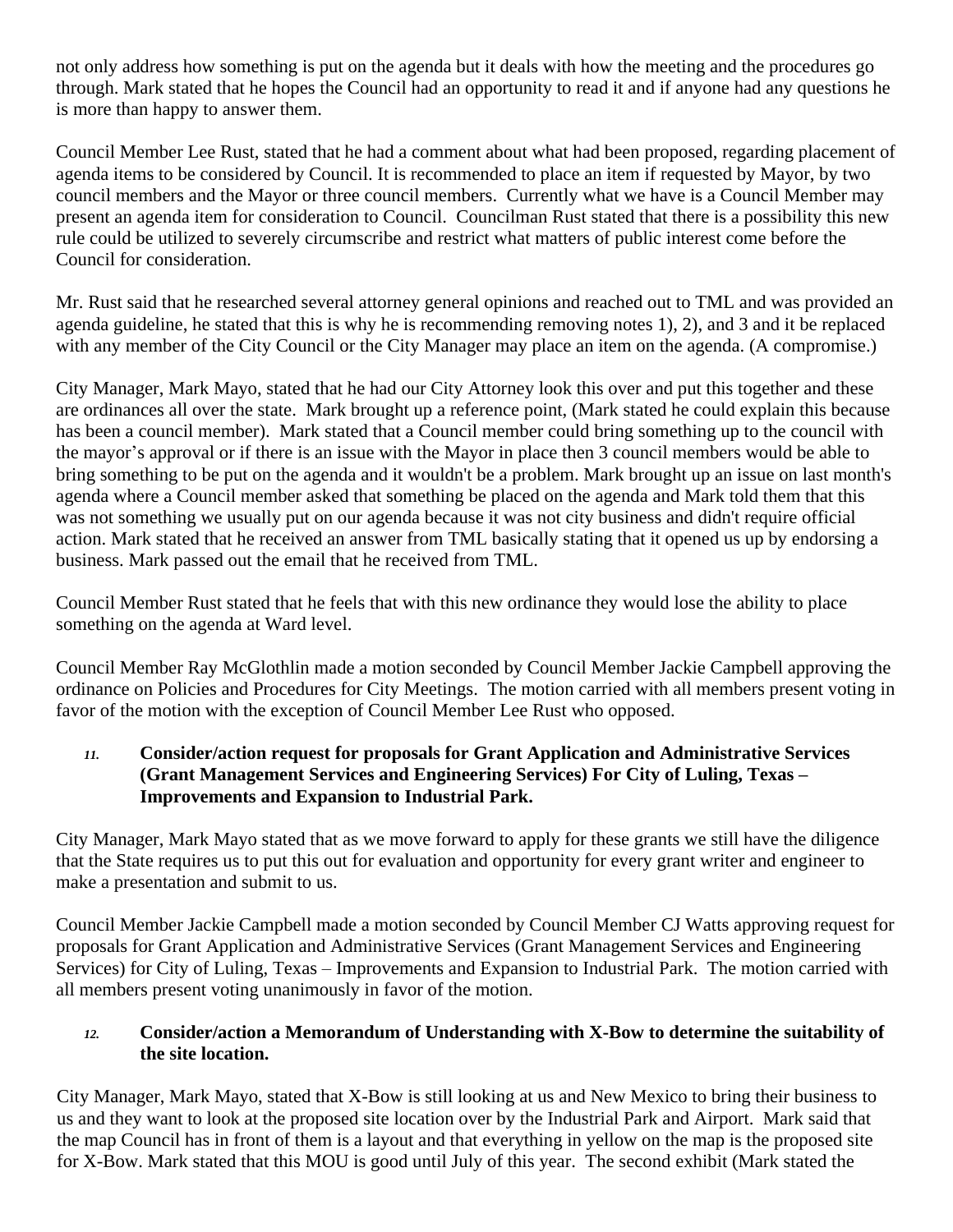drawing is off a bit) is behind the police station and they would like to store equipment. He stated that this location is fenced and has cameras and the only way in to this location is with an Officer, and that they have been in discussion about this location.

Council Member Jackie Campbell made a motion seconded by Council Member Lee Rust approving a Memorandum of Understanding with X-Bow to determine the suitability of the site location. The motion carried with all members present voting unanimously in favor of the motion.

### *13.* **City Council will amended the order for the City of Luling General Election to be held on May 7, 2022 due to Caldwell County will hold election.**

City Secretary, Martha Velasquez stated that we are amending the order for the City of Luling General Election held on May 7<sup>th</sup> because we are holding the election with the County. Last month when we called the election and did the order we had listed City hall as the place for Early Voting, it will now be at the Civic Center. The County will be holding our election; it will save us money and probably get more people being that it will all be in place instead of having our citizens go to different locations.

Council Member Jackie Campbell made a motion seconded by Council Member Lee Rust amending the order the City of Luling General Election to be held on May 7, 2022 due to Caldwell County holding election. The motion carried with all members present voting unanimously in favor of the motion.

### *14.* **Consider/action passage of an amended resolution of the City Council of the City of Luling establishing procedures for the City of Luling's General Election of 2022.**

Martha Velasquez, City Secretary explained that the amended resolution was due to the judges that had been listed on the resolution will no longer be the judges now that we are moving election to the County. Election administrator, Kimber Daniels, will be using her Judges and Clerks.

Council Member Jackie Campbell made a motion seconded by Council Member Lee Rust approving the passage of an amended resolution of the City Council of the City of Luling establishing procedures for the City of Luling's General Election of 2022. The motion carried with all members present voting unanimously in favor of the motion.

# *15.* **Consider/action a contract for Election Services between the City of Luling and Caldwell County.**

Council Member Jackie Campbell made a motion seconded by Council Member Lee Rust approving contract for Election Services between the City of Luling and Caldwell County. The motion carried with all members present voting unanimously in favor of the motion.

# *16.* **Consider/action a Quit Claim Deed for property.**

Mark Mayo stated that a piece of property showed up and was accessed to the City out on Robin Lane. The City did not have any idea that this was turned to the City. We got together with the County and Linebarger and found out that it was mis-identification of this property. Back taxes are due and it is best if we turn it back to the County, put it on the sales and tax roll.

Council Member Jackie Campbell made a motion seconded by Council Member CJ Watts approving a Quitclaim Deed for property out on Robin Lane as presented. The motion carried with all members present voting unanimously in favor of the motion.